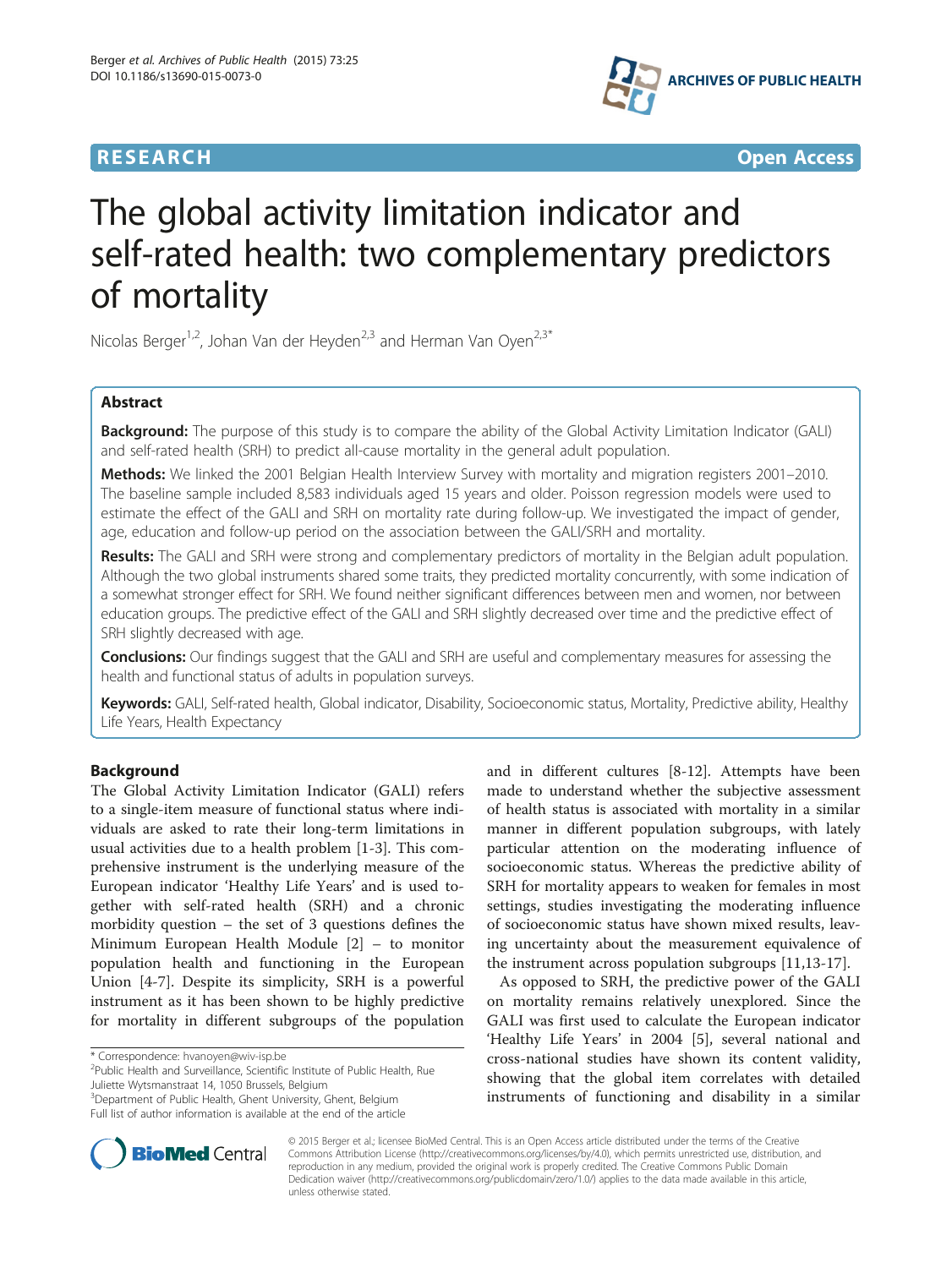way across Europe [\[3](#page-5-0)[,18-20](#page-6-0)]. More recently, several studies suggested that both the GALI and SRH are good predictors of mortality in Belgium and Europe [\[21,22](#page-6-0)]. The predictive ability of the two items partly overlapped in these studies; yet each measure had its own impact on mortality. These results were expected because the GALI and SRH aim to capture separate dimensions: the GALI mainly measures functioning while SRH focusses on health status [[19](#page-6-0)]. The studies did not allow to determine whether gender, age, and/or socioeconomic status modify the effect of the GALI on mortality. They reached opposed conclusions regarding the role of gender, whereas the influence of age and socioeconomic status have not been explored to date. Current findings are also restricted to short follow-up periods (2–3 years) and to older populations (50+ and 65+). It is therefore unclear whether the GALI has a predictive power on long-term mortality and in the larger adult population. Noteworthy data shortcomings – substantial attrition problems in the first study [[22\]](#page-6-0) and the absence of the exact date of death in the second [[21\]](#page-6-0) – further restrict the generalisability of these first findings.

The objective of our study is to investigate and compare the predictive ability of the GALI and SRH on mortality in the Belgian adult population combining a national survey of the adult population (15+) with a long period of mortality follow-up (10 years). We expect the two measures to complement each other to predict mortality because the GALI and SRH focus on different health aspects. To be a useful global instrument, the GALI should have an added predictive value over SRH.

Our study also aims to investigate how gender, age and socioeconomic status moderate the relationship between mortality and both global measures, and to evaluate whether the length of follow-up affects these relationships.

# Methods

#### Data

Data are drawn from the 2001 Belgian Health Interview Survey (HIS). The 2001 HIS is a national survey in which 12,111 individuals living in Belgium were interviewed [\[23](#page-6-0)]. The survey was carried out by Statistics Belgium and exempt from ethics approval by law. Participants were selected from the National Register using a multistage sampling procedure. Household response rate was 61.3%. The GALI and SRH questions were part of the self-administered questionnaire restricted to individuals aged 15 years and older. Vital and migration status of the participants were followed up: records of the survey were linked to the National Register using a unique identifier present in both data sources. After the approval of the Belgian Commission for the protection of privacy, we obtained a mortality and emigration follow-up of HIS participants until 31 December 2010 (approximately 10 years). The linkage was successful for 97% of the records. The final HIS sample included 8,583 individuals aged 15 years and older, of whom 902 died and 132 emigrated. Emigrants were considered as lost to follow-up at the date of emigration.

# Measures

Age was obtained from the National Register and was categorised into four groups: persons aged 15–49 (reference category), persons aged 50–64, persons aged 65–74 and persons aged 75 or more. Given their low probability of death, participants aged 15–49 were grouped in a single category. Sensitivity analysis ensured that the age group cut-offs did not affect the results. Other variables, apart from mortality, were drawn from the baseline questionnaire in 2001. Education was measured using the highest education level achieved within the household. We recoded this measure into four categories: primary education level or lower, lower secondary, higher secondary, and higher education [\[24](#page-6-0)].

Activity limitation was assessed with the GALI question: 'For the past 6 months or more, have you been limited in activities people usually do because of a health problem? Yes, strongly limited/Yes, limited/No, not limited' [[2](#page-5-0)]. Within the ICF framework [\[25\]](#page-6-0), the GALI corresponds to the societal perspective of functioning, i.e. the performance of roles and social involvement in activities. The reference to 'activities people usually do' fosters normative comparisons and allows to account for differences in performance of roles by age, gender, environmental and living conditions. SRH was measured on a five-point scale, based on the question: 'How is your health in general?' [\[26\]](#page-6-0). To ease comparison with the GALI, we recoded SRH into three categories: (very) bad, fair, and (very) good.

#### Statistical methods

We used Poisson regression models to estimate the effect of the GALI and SRH on the mortality rate during the follow-up period [[27\]](#page-6-0). The first model (Model 1) estimates Mortality Rates Ratios (MRRs) for sociodemographic variables alone. Model 2 and Model 3 estimate MRRs for the GALI and SRH separately, while adjusting for sociodemographic factors. Variants of these models additionally estimate interaction effects between gender, age and education and each measure of ill health (results not reproduced). The full model (Model 4) includes all predictors (without interactions), allowing to compare the relative predictive ability of the GALI and SRH. For significant moderators, stratum-specific estimates of the GALI and SRH are presented for each value of the sociodemographic moderator. The impact of the followup period was assessed by comparing MRRs at different times of the follow-up, adjusting for all covariates. We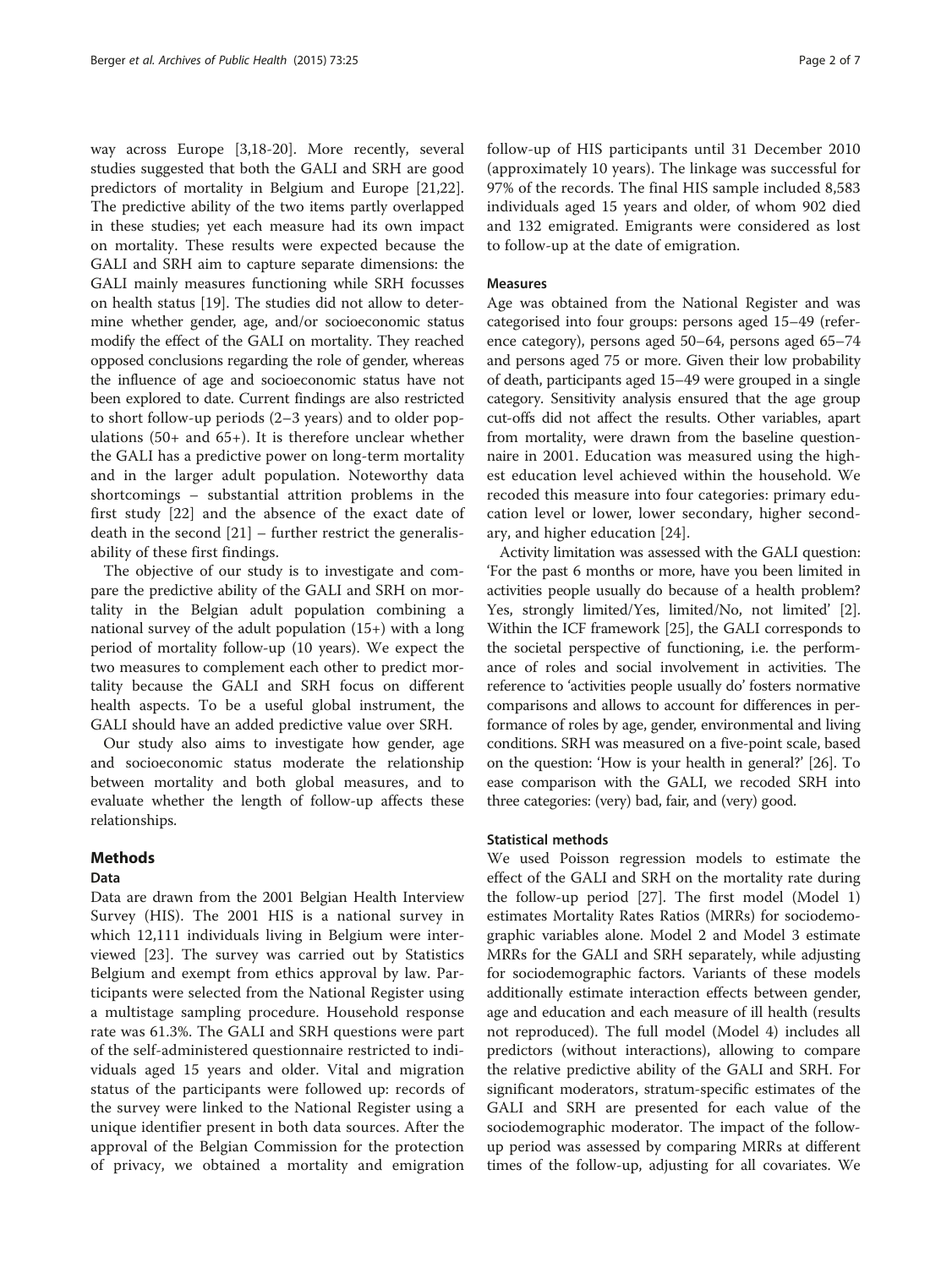did not use other measures of health and functioning to adjust the relationship between the GALI or SRH and mortality because we aimed to assess the importance of the GALI compared to SRH as predictors of mortality. Adjusting for other health and functioning measures would affect the GALI and SRH unequally and prevent rigorous comparison between the two global instruments [[19\]](#page-6-0). All analyses were conducted using Stata 12 (StataCorp, College Station, USA).

# Results

22.20% of respondents reported a long-term activity limitation and 25.04% reported a fair or bad health at the interview (Table 1). Men, respondents with a lower education level, and older individuals had a higher mortality rate. Mortality rate also increased as the level of ill health increased: mortality rate was about 4 times higher (=26.38/6.31) for individuals with moderate activity limitations and more than 9 times higher (=60.02/6.31) for those with severe limitations, as compared to individuals without limitations. For SRH, mortality rate ratios (MRRs)

# Table 1 Characteristics of the 2001 Belgian Health Interview Survey sample and mortality rate (per 1,000 person-years) during follow-up until 31/12/2010

|                                    | <b>Distribution</b><br>in sample | Deaths (N) | <b>Mortality</b><br>rate |
|------------------------------------|----------------------------------|------------|--------------------------|
| Age                                |                                  |            |                          |
| 15-49                              | 58.28                            | 72         | 1.54                     |
| 50-64                              | 21.88                            | 159        | 9.37                     |
| 65-74                              | 11.81                            | 262        | 31.01                    |
| 75 or higher                       | 8.03                             | 409        | 88.37                    |
| Gender                             |                                  |            |                          |
| Men                                | 48.81                            | 508        | 13.72                    |
| Women                              | 51.19                            | 394        | 9.90                     |
| <b>Education</b>                   |                                  |            |                          |
| Primary                            | 15.54                            | 342        | 30.94                    |
| Lower secondary                    | 19.11                            | 222        | 15.27                    |
| Higher secondary                   | 30.32                            | 196        | 8.24                     |
| Tertiary                           | 35.03                            | 142        | 5.17                     |
| <b>Activity limitations (GALI)</b> |                                  |            |                          |
| No limitation                      | 77.80                            | 387        | 6.31                     |
| Moderate limitation                | 17.15                            | 327        | 26.38                    |
| Severe limitation                  | 5.04                             | 188        | 60.02                    |
| Self-rated health (SRH)            |                                  |            |                          |
| (Very) good                        | 74.96                            | 367        | 6.21                     |
| Fair                               | 20.62                            | 367        | 24.40                    |
| (Very) bad                         | 4.42                             | 168        | 61.49                    |

were very comparable to those of the GALI (i.e. 3.93 (=24.40/6.21) and 9.90 (=61.49/6.21), for those reporting SRH as fair or (very) bad respectively).

When adjusting for sociodemographic predictors of mortality (age, gender and education), MRRs decreased for both the GALI and SRH, but remained significant (Table [2](#page-3-0)). In a global model including the GALI, SRH and other covariates (Model 4), both measures had a significant effect on mortality. Moderate activity limitations and fair health both increased mortality rates by almost 1.5. The effect of severe limitations was slightly higher  $(MRR = 1.79)$  whereas the effect of (very) bad health was the strongest ( $MRR = 2.50$ ). Although the crude  $MRRs$ were similar for the GALI and SRH, the predictive power of very bad SRH on mortality was slightly higher after adjustment.

The predictive ability of the GALI and SRH for mortality did not vary with gender or with education (results not shown). Yet, age moderated the effect of SRH on mortality (significant interaction). As age increased, the predictive ability on mortality of both fair and (very) bad health decreased (Table [3](#page-4-0)). The MRR of fair health decreased from 2.89 to 1.24 from the youngest age group  $(15-49)$  to the oldest  $(75+)$  and the MRR of (very) bad health decreased from 4.82 to 1.74. Despite this trend, there is evidence that SRH predicted mortality in all age groups (with weaker evidence for fair health in population older than 75 years). Age did not affect the GALI in the same manner. Even though agespecific effects of the GALI on mortality slightly varied (Table [3](#page-4-0)), no clear pattern emerged and there was no significant interaction between age and the GALI. There was not enough evidence for a significant effect of the GALI in the youngest age group (due to the modest estimated effects and the low number of deaths). Moderate limitations in particular seemed to have little or no impact on mortality in individuals younger than 65 years. Comparison between the GALI and SRH indicates that the mortality impact of the GALI seemed lower in the younger age group and of similar magnitude in the older age group, as compared to SRH.

The length of follow-up did not appear to play a large role in the findings. We estimated models that restricted the time of follow-up to 0–3 years, 3–6 years and 6–10 years and found significant effects on mortality in all periods  $(p < 0.05)$  (Table [4\)](#page-4-0). Yet, overall the impacts of the GALI and SRH decreased over time. For instance, the effect of severe limitations decreased from 2.82 (in the first 3 years of follow-up) to 1.49 (in the last period). The effect of moderate limitations and fair health evolved in a similar fashion with a slight decrease in the MRR as the length of follow-up increased. It appears however that the MRR of (very) bad health was less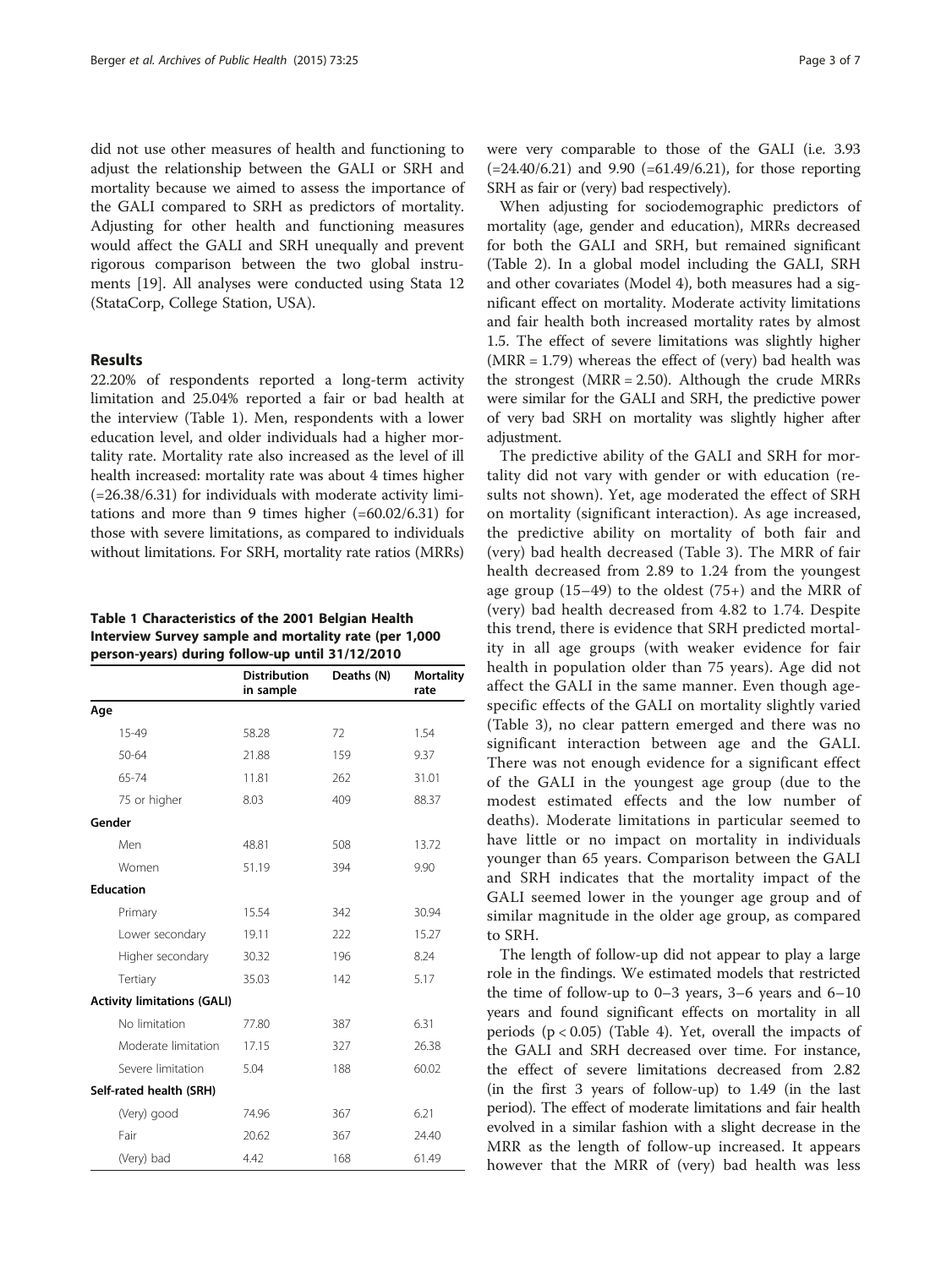|                                    | Model 1             | Model 2                    | Model 3                   | Model 4                             |
|------------------------------------|---------------------|----------------------------|---------------------------|-------------------------------------|
|                                    | (Sociodemographics) | (Sociodemographics + GALI) | (Sociodemographics + SRH) | (Sociodemographics +<br>GALI + SRH) |
| Age                                |                     |                            |                           |                                     |
| 15-49 (ref cat)                    | 1.00                | 1.00                       | 1.00                      | 1.00                                |
| 50-64                              | 5.61                | 5.11                       | 5.02                      | 4.92                                |
|                                    | $(4.24 - 7.41)$     | $(3.86 - 6.76)$            | $(3.79 - 6.64)$           | $(3.79 - 6.52)$                     |
| 65-74                              | 17.21               | 14.19                      | 14.22                     | 13.54                               |
|                                    | $(13.20 - 22.45)$   | $(10.84 - 18.58)$          | $(10.86 - 18.61)$         | $(10.34 - 17.75)$                   |
| 75 or higher                       | 49.80               | 37.23                      | 38.84                     | 35.72                               |
|                                    | $(38.51 - 64.40)$   | $(28.59 - 48.49)$          | $(29.89 - 50.46)$         | $(27.42 - 46.55)$                   |
| Gender                             |                     |                            |                           |                                     |
| Men (ref cat)                      | 1.00                | 1.00                       | 1.00                      | 1.00                                |
| Women                              | 0.57                | 0.55                       | 0.54                      | 0.54                                |
|                                    | $(0.50 - 0.65)$     | $(0.48 - 0.63)$            | $(0.47 - 0.61)$           | $(0.47 - 0.61)$                     |
| <b>Education</b>                   |                     |                            |                           |                                     |
| Primary                            | 1.98                | 1.74                       | 1.63                      | 1.61                                |
|                                    | $(1.62 - 2.43)$     | $(1.42 - 2.13)$            | $(1.33 - 2.01)$           | $(1.32 - 1.98)$                     |
| Lower secondary                    | 1.59                | 1.49                       | 1.43                      | 1.43                                |
|                                    | $(1.29 - 1.97)$     | $(1.21 - 1.85)$            | $(1.16 - 1.78)$           | $(1.15 - 1.77)$                     |
| Higher secondary                   | 1.31                | 1.32                       | 1.25                      | 1.28                                |
|                                    | $(1.05 - 1.62)$     | $(1.06 - 1.61)$            | $(1.01 - 1.56)$           | $(1.03 - 1.59)$                     |
| Tertiary (ref cat)                 | 1.00                | 1.00                       | 1.00                      | 1.00                                |
| <b>Activity limitations (GALI)</b> |                     |                            |                           |                                     |
| No limitation (ref cat)            |                     | 1.00                       |                           | 1.00                                |
| Moderate limitation                |                     | 1.77                       |                           | 1.37                                |
|                                    |                     | $(1.52 - 2.06)$            |                           | $(1.16 - 1.63)$                     |
| Severe limitation                  |                     | 2.96                       |                           | 1.79                                |
|                                    |                     | $(2.46 - 3.56)$            |                           | $(1.42 - 2.25)$                     |
| Self-rated health (SRH)            |                     |                            |                           |                                     |
| (Very) good (ref cat)              |                     |                            | 1.00                      | 1.00                                |
| Fair                               |                     |                            | 1.78                      | 1.49                                |
|                                    |                     |                            | $(1.53 - 2.07)$           | $(1.26 - 1.77)$                     |
| (Very) bad                         |                     |                            | 3.63                      | 2.50                                |
|                                    |                     |                            | $(3.00-4.39)$             | $(1.97 - 3.18)$                     |
| log likelihood                     | $-2711.73$          | $-2644.65$                 | $-2629.60$                | $-2616.87$                          |

# <span id="page-3-0"></span>Table 2 Mortality rate ratios\* (and 95% CI) of the GALI, SRH, gender and education during 10-year follow-up, 2001 Belgian Health Interview Survey

\*: from a Poisson regression model.

CI Confidence interval; GALI global activity limitation indicator; SRH self-rated health.

affected by the time of follow-up. The MRR dropped from 3.32 to 2.20 midway through follow-up and slightly increased to 2.62 in the last period of follow-up. Although the MRRs of having severe limitations and being in (very) bad health were higher compared to the MRRs of having moderate limitations and being in fair health, respectively, the difference was only statistically significant for SRH in the last period of follow-up.

# **Discussion**

This study shows that the Global Activity Limitation Indicator and self-rated health are strong and complementary predictors of mortality in the Belgian adult population. Although the two indicators share some characteristics, they predict mortality concurrently, with some indications of a somewhat stronger effect for SRH. There were neither significant differences between men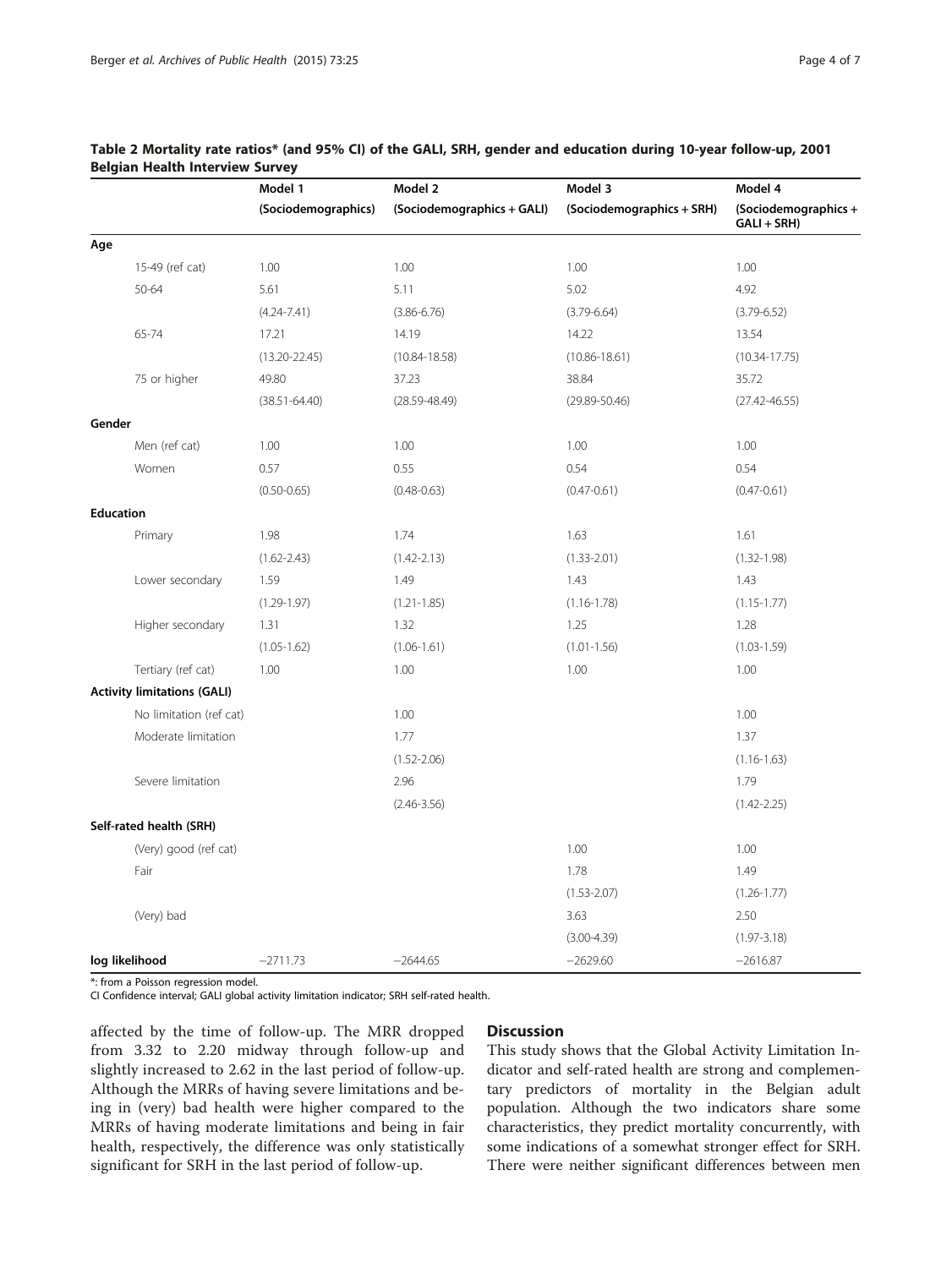|                                    | 15-49 |                  | 50-64 |                 | 65-74 |                 | $75+$ |                 |
|------------------------------------|-------|------------------|-------|-----------------|-------|-----------------|-------|-----------------|
| <b>Activity limitations (GALI)</b> |       |                  |       |                 |       |                 |       |                 |
| No limitation (ref cat)            | 1.00  |                  | 1.00  |                 | 1.00  |                 | 1.00  |                 |
| Moderate limitation                | 1.00  | $(0.48 - 2.06)$  | 1.25  | $(0.82 - 1.92)$ | 1.42  | $(1.03 - 1.96)$ | 1.33  | $(1.04 - 1.69)$ |
| Severe limitation                  | 2.00  | $(0.77 - 5.21)$  | 2.52  | $(1.44 - 4.40)$ | 1.77  | $(1.16 - 2.70)$ | 1.69  | $(1.22 - 2.33)$ |
| Self-rated health (SRH)            |       |                  |       |                 |       |                 |       |                 |
| (Very) good (ref cat)              | 1.00  |                  | 1.00  |                 | 1.00  |                 | 1.00  |                 |
| Fair                               | 2.89  | $(1.58 - 5.26)$  | 1.93  | $(1.28 - 2.92)$ | 1.38  | $(1.01 - 1.90)$ | 1.24  | $(0.97 - 1.58)$ |
| (Very) bad                         | 4.82  | $(1.77 - 13.12)$ | 4.03  | $(2.24 - 7.25)$ | 2.80  | $(1.82 - 4.30)$ | 1.74  | $(1.23 - 2.45)$ |

<span id="page-4-0"></span>Table 3 Mortality rate ratios\* (and 95% CI) of the GALI and SRH by age group, 2001 Belgian Health Interview Survey

\*: from a Poisson regression model adjusted for gender, education and the other health measure.

CI Confidence interval; GALI global activity limitation indicator; SRH self-rated health.

and women, nor between education groups. The predictive ability of SRH appeared to slightly decrease with age. The effect of the global measures on mortality slightly decreased over time; yet we found that moderate limitations and fair health still allowed to predict mortality after more than 6 years of follow-up. Severe limitations had a slightly stronger effect, while the effect of (very) bad health remained strong towards the end of the follow-up.

Using – for the first time – a long  $(10 \text{ years})$  and accurate (97% of successful linkage) mortality follow-up we showed that the GALI is a complementary predictor of mortality to SRH in the whole adult population of Belgium. Two previous studies that examined this issue have reported an independent effect of the GALI on mortality in the older population in Europe and Belgium, respectively. The first study used the Survey of Health, Ageing and Retirement in Europe (SHARE) to estimate the mortality impact of the GALI and SRH in the presence of other health covariates [\[22](#page-6-0)]. The design of that study did not allow to compare the predictive power of the two global indicators because other covariates of the model overlapped the health dimensions captured by the GALI and SRH unequally. Yet, the study concluded that the GALI was a strong predictor of mortality which was, to a great extent, independent of SRH. The second study directly compared the GALI and SRH and concluded that the GALI was as strong as SRH (and stronger in women) for predicting mortality in the Belgian older population [\[21\]](#page-6-0). In the current analysis we found that SRH had a slightly higher predictive power (although there was no significant difference between GALI and SRH estimates), which decreased with age. Our results indicate that in the older population, the GALI and SRH seem to have similar predictive ability for mortality, which partly corroborates the earlier study.

The fact that we did not find gender differences in the predictive ability of the GALI for mortality is consistent with the Belgian study of the older population mentioned above [\[21\]](#page-6-0). In the SHARE study, the model excluding other health covariates also found similar estimates for males and females, although estimates were significant for women only in the model including additional health variables [[22\]](#page-6-0). In a similar fashion, we found no gender differences for the effect of SRH on mortality, which is consistent with studies carried out in Sweden [\[13](#page-6-0)] and the United Kingdom [[28](#page-6-0)].

This study also explored whether education modified the association between the GALI and mortality. The predictive powers of the GALI and SRH were consistent

| Table 4 Mortality rate ratios* (and 95% CI) of the GALI and SRH by period of follow-up, 2001 Belgian Health Interview |  |  |
|-----------------------------------------------------------------------------------------------------------------------|--|--|
| <b>Survey</b>                                                                                                         |  |  |

|                                    |                         | 0-3 years<br>3-6 years |                 | 6-10 years |                 |      |                 |  |
|------------------------------------|-------------------------|------------------------|-----------------|------------|-----------------|------|-----------------|--|
| <b>Activity limitations (GALI)</b> |                         |                        |                 |            |                 |      |                 |  |
|                                    | No limitation (ref cat) | 1.00                   |                 | 1.00       |                 | 1.00 |                 |  |
|                                    | Moderate limitation     | 1.56                   | $(1.05 - 2.33)$ | 1.46       | $(1.08 - 1.97)$ | 1.29 | $(1.00-1.66)$   |  |
|                                    | Severe limitation       | 2.82                   | $(1.77 - 4.50)$ | 1.70       | $(1.13 - 2.56)$ | 1.49 | $(1.04 - 2.13)$ |  |
| Self-rated health (SRH)            |                         |                        |                 |            |                 |      |                 |  |
|                                    | (Very) good (ref cat)   | 1.00                   |                 | 1.00       |                 | 1.00 |                 |  |
|                                    | Fair                    | 1.82                   | $(1.23 - 2.70)$ | 1.69       | $(1.26 - 2.26)$ | 1.29 | $(1.01 - 1.65)$ |  |
|                                    | (Very) bad              | 3.32                   | $(2.03 - 5.42)$ | 2.20       | $(1.43 - 3.39)$ | 2.62 | $(1.81 - 3.78)$ |  |

\*: from a Poisson regression model adjusted for age, gender, education and the other health measure.

CI Confidence interval; GALI global activity limitation indicator; SRH self-rated health.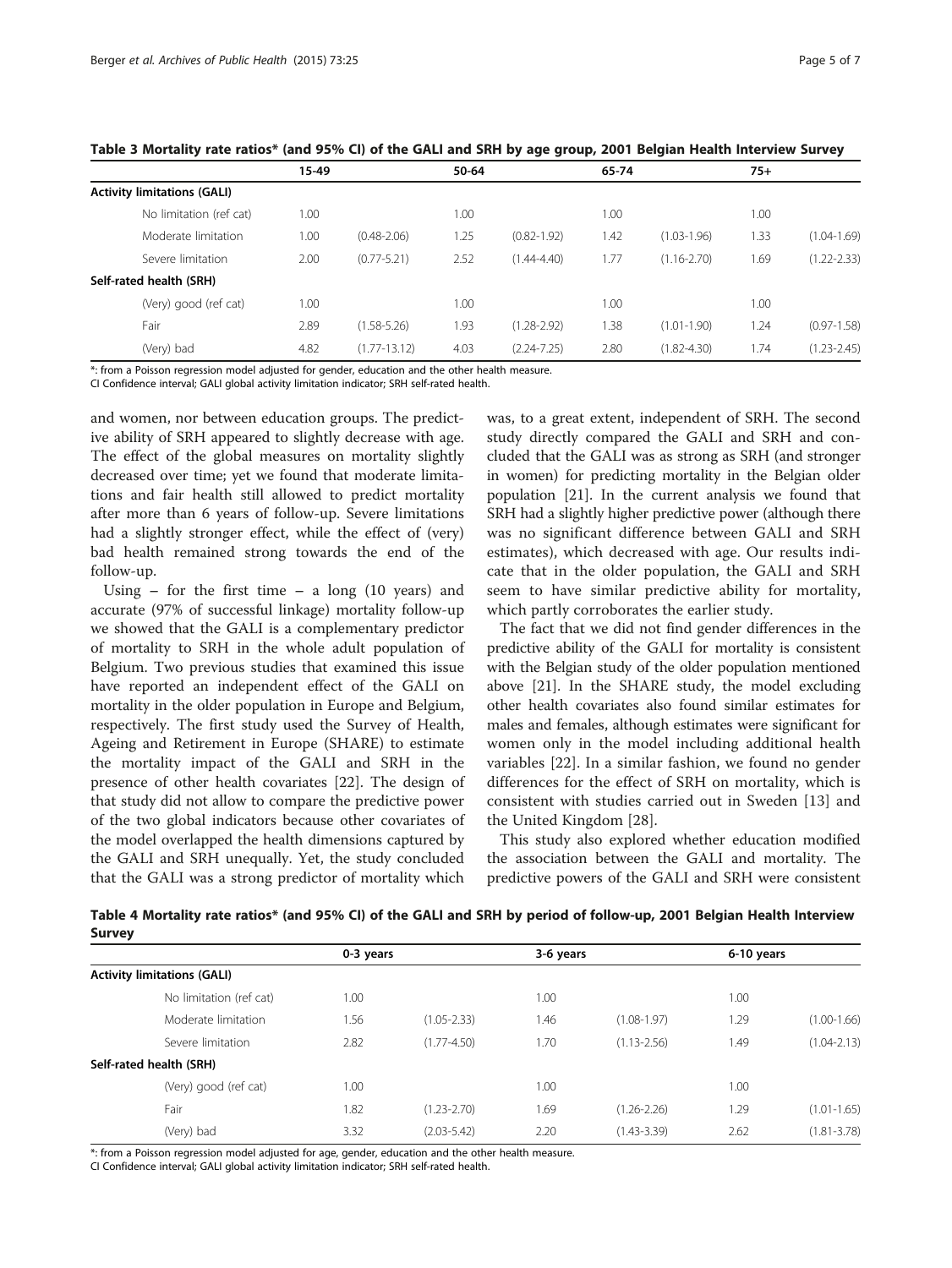<span id="page-5-0"></span>across education groups. This corroborates a Spanish study which showed that the GALI was neither influenced by gender nor by social class, after controlling for other functional status variables [[19\]](#page-6-0). Results are also in line with Swedish and English studies that found no moderating effect of socioeconomic status in the relationship between SRH and mortality [\[13,16](#page-6-0)].

Overall, the associations between the two global measures and mortality were invariant to sociodemographic variables included in our study, with the exception of age for SRH. Such results suggest that the GALI, and to a lower extent SRH, provide comparable information across population subgroups. This reinforces the relevance of global measures of health for assessing health and functioning. Further research is needed to confirm our findings in different settings. Further research should also investigate the answering behaviour for the GALI question and the processes by which respondents adapt their answers depending on their sociodemographic and cultural settings. It would be particularly relevant to understand to what extent these processes differ between the GALI and SRH with respect to age.

Our analysis has several strengths: we were able to use one large national survey which contained health and mortality data; more than 97% of the survey participants could be linked to the National Register to obtain the exact date of death and emigration (loss to follow-up); and the length of the follow-up (10 years) allowed to differentiate short-term from long-term effects of the GALI and SRH on mortality.

There is an important limitation related to the findings reported here. The response rate of the Belgian Health Interview Survey (61.30%) and the underrepresentation of institutionalised populations may bias the results [\[29](#page-6-0)]. Previous studies showed that participation in the survey depends on health status and socioeconomic position [[30,31\]](#page-6-0). Mortality rates based on survey follow-up tend to be underestimated, but not to the same extent across all education groups. A recent study showed that lowly educated participants in the 2001 Belgian Health Interview Survey tend to be less healthy (i.e. having a higher probability of dying during the follow-up) compared to their counterparts in the general population [[32\]](#page-6-0). This could partly explain why we also found a strong predictive power of the GALI and SRH on mortality in lowly educated participants.

Another shortcoming of the study is that we did not assess the added value of the GALI and SRH for predicting mortality in comparison with more detailed (objective and self-reported) measures of health and functioning. The main objective of the study was to compare the predictive ability of the GALI and SRH on mortality. As the GALI and SRH cover different constructs and given the broad conceptual reach of SRH, we did not include measures of mental and physical health, functional limitations or activities of daily living. Such an adjustment would have affected the GALI and SRH unequally and prevented rigorous comparison between the two global items [[19](#page-6-0)]. Further studies should therefore investigate the added value of the GALI for predicting mortality in the presence of objective and/or subjective measures of functional status.

### Conclusions

This study has shown that the global activity limitation indicator and self-rated health are powerful predictors of mortality in Belgium in different age and socioeconomic groups, among men and among women and over time. The results suggest that the two single-item instruments are useful and complementary measures for assessing the health and functional status of adults in health and non-health surveys.

#### Competing interests

The authors declare that they have no competing interests.

#### Authors' contributions

HVO initiated the study and overall design. NB conducted all analyses and wrote the first draft. HVO and JVDH advised on the statistical aspects of the study design, analysis stages and revision of drafts, and were involved in the discussion and interpretation of results. All authors read and approved the final manuscript.

#### Acknowledgements

This work was supported by the European Public Health Programme (JA-EHLEIS Project Grant Number 2010 2301).

#### Author details

<sup>1</sup>Department of Social & Environmental Health Research, London School of Hygiene & Tropical Medicine, London, UK. <sup>2</sup>Public Health and Surveillance, Scientific Institute of Public Health, Rue Juliette Wytsmanstraat 14, 1050 Brussels, Belgium. <sup>3</sup>Department of Public Health, Ghent University, Ghent Belgium.

#### Received: 5 January 2015 Accepted: 5 March 2015 Published online: 11 May 2015

#### References

- 1. Verbrugge LM. A global disability indicator. J Aging Stud. 1997;11:337–62.
- 2. Robine JM, Jagger C, Egidi V, Gispert M, Nusselder W, Perenboom R, et al. Creating a coherent set of indicators to monitor health across Europe: the Euro-REVES 2 project. Eur J Publ Health. 2003;13:6–14.
- Van Oyen H, Van der Heyden J, Perenboom R, Jagger C. Monitoring population disability: evaluation of a new Global Activity Limitation Indicator (GALI). Soz Praventivmed. 2006;51:153–61.
- 4. Health variables of EU-SILC [\[http://ec.europa.eu/eurostat/cache/metadata/](http://ec.europa.eu/eurostat/cache/metadata/en/hlth_silc_01_esms.htm) [en/hlth\\_silc\\_01\\_esms.htm](http://ec.europa.eu/eurostat/cache/metadata/en/hlth_silc_01_esms.htm)]
- 5. Jagger C, Gillies C, Moscone F, Cambois E, Van Oyen H, Nusselder W, et al. Inequalities in healthy life years in the 25 countries of the European Union in 2005: a cross-national meta-regression analysis. Lancet. 2008;372:2124–31.
- 6. Robine JM, Cambois E, Nusselder W, Jeune B, Van Oyen H, Jagger C. The joint action on healthy life years (JA: EHLEIS). Arch Public Health. 2013;71:2.
- 7. Lagiewka K. European innovation partnership on active and healthy ageing: triggers of setting the headline target of 2 additional healthy life years at birth at EU average by 2020. Arch Public Health. 2012;70:23.
- 8. Idler EL, Angel RJ. Self-rated health and mortality in the NHANES-I Epidemiologic Follow-up Study. Am J Public Health. 1990;80:446–52.
- 9. Idler EL, Benyamini Y. Self-rated health and mortality: a review of twenty-seven community studies. J Health Soc Behav. 1997;38:21–37.